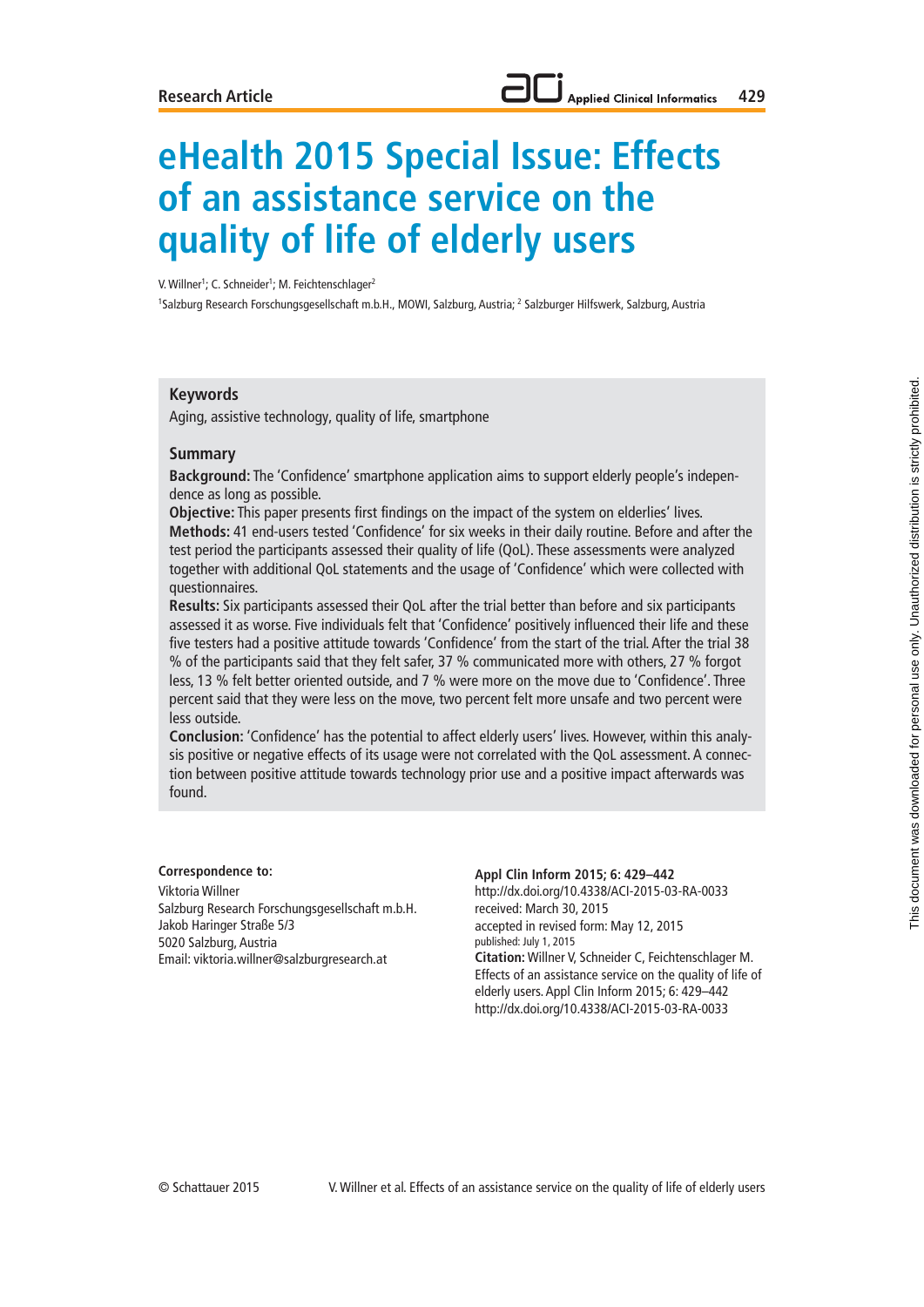# **1. Introduction**

The average age of the world population is increasing [1]. Globally, the number of individuals over 60 is expected to increase from less than 800 million in 2011 (representing 11 % of population) to over two billion in 2050 (representing 22 % of world population). The number and proportion of older people is growing faster than any other age group [1]. This global aging comes with opportunities but also challenges to individuals, families, and societies such as an increase in age related diseases, higher costs for care, and a shortage of caregivers. Technology has potential to address these challenges. Telemedicine or e-health applications may help the elderly to manage their own health and may support caregivers through providing information. Further, technology can enable people to remain connected [2]. Therefore, researchers have recently developed a variety of assistive technologies which support older adults as well as their caregivers. Some services tend to improve safety and mobility; others are aimed at self-management and assistance for daily activities. As 89 % of the elderly prefer to stay in their own homes a common goal of these technologies is helping to age in place [3].

The system presented here addresses the goal of aging in place well. The mobility safeguarding assistance service 'Confidence' is a combination of assistive technologies and personal help which aims at supporting elderly people to stay independent and active as long as possible. It also helps to decrease the burdens for the caregivers. The primary end-users of the 'Confidence' system are elderly with slight cognitive impairments or mild dementia. Daily challenges and problems were identified together with the end-users in order to meet their needs and wishes [4]. Ten use cases were deducted and implemented within five 'Confidence services'. An individually configurable smartphone application designed in collaboration with the primary end-users [5], offers the services as shown in ▶ Figure 1.

- **•** Assistance (Call): If a primary end-user needs help in dealing with specific challenges that may arise in his/her daily routine he/she has the possibility to get in contact personally with a caregiver via a voice or video connection.
- Emergency (SOS): In case of an emergency, the SOS button can be pressed. An alert process is activated in the background and the responsible caregiver is informed automatically.
- **•** Environmental info (Weather): Current weather conditions and tips for suitable clothing are provided on demand.
- **•** Daily schedule/reminder (Calendar): This service provides information about tasks and appointments. Reminders for tasks and appointments appear automatically and are read out aloud at a pre-defined time.
- Navigation (Maps): If the primary end-user needs help on his/her way home, he/she can use the service to be guided.

Forty-one primary end-users and their caregivers used the system for six weeks in their daily routine. The objective of this paper is to present initial findings about the impact the 'Confidence smartphone application' use had on the elderlies' lives. Therefore, quality of life (QoL) questionnaires were compared before and after system usage. Statements of users with altered QoL are discussed in detail.

# **2. Methods**

# **2.1 Field Trials**

To assure the suitability of the system in daily use two field trials were planned. The first field trial was conducted following the first development cycle when a first stable software version was available. It focused on usability and system acceptance. During the second development cycle the software was improved according to the users' feedback. In contrast to the first field trial the second trial aimed at evaluating the effects and impact of the usage of 'Confidence'. Both trials were organized and conducted in the same way. Each time about 120 end-users (elderly people as well as their relatives and caregivers) tested 'Confidence' over a six weeks period in their everyday life in rural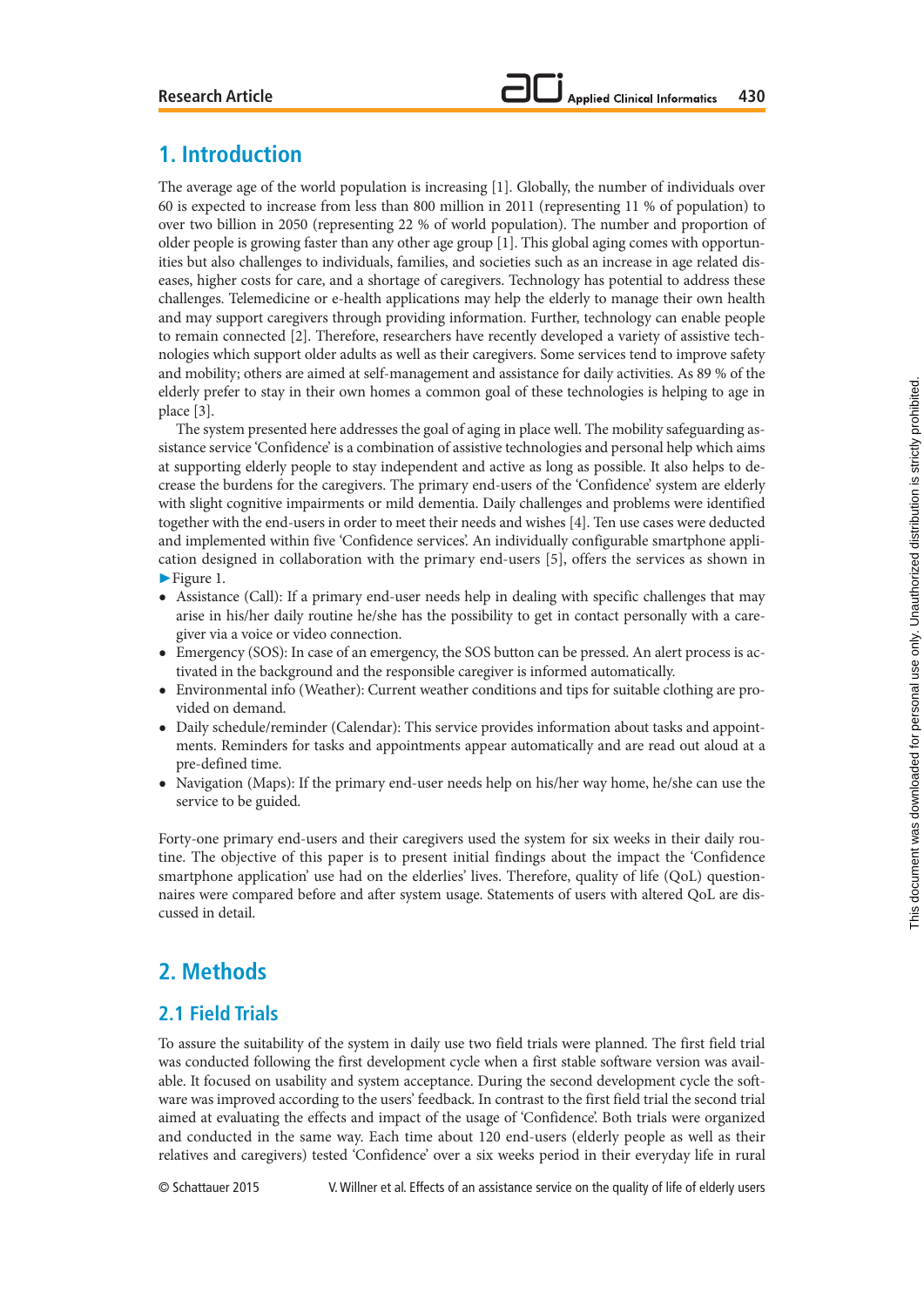and urban areas in Romania, Austria, and Switzerland. As of this moment, the second field trial is not yet finished in Romania and evaluation data are not yet available for Switzerland. Therefore, this paper is only focused on the initial findings from the second field trial in Austria.

In Austria, the field trial was conducted both in an urban and a rural region. A total of 19 primary and 19 secondary end-users (seven relatives, six care professionals and six volunteers), who live in the city of Salzburg and the surrounding areas tested the 'Confidence system' over six weeks as representatives of the urban test region. Twenty-two primary end-users and 18 secondary end-users (six relatives, five care professionals, and seven volunteers), who live in the rural region Pongau, participated over six weeks.▶ Table 1 provides information about the primary end-users, who participated at the trial. The cognitive status was evaluated using the Mini-mental State Examination [6]. The age of the participants was between 49 and 89 with a median of 71.

The trial had been organized following a so called mentor-assistants approach. One care professional was deployed as mentor for the test region. This person was responsible for the complete execution. Further, she had to select, train, and support four to five assistants. Each assistant's task was to introduce 'Confidence' to and support about five primary end-users and their relatives during the trial. Deployed assistants were professionals, who care for the primary end-users beyond the trial. We assumed a better acceptance and motivation to use 'Confidence' if there was a well-known contact person.

# **2.2 Evaluation**

In order to measure the effects of the usage of 'Confidence', the trial participants' subjective feelings were recorded at three points (two weeks before the trial, one week after the start and at the end of the trial) with standardized questionnaires mainly based on [7, 8, 9, 10 and 11] and 'Confidencespecific' questions. Before and after the trial users were asked to rate their QoL on a five-point Likert scale ('very poor', 'poor', 'neither poor nor good', 'good' and 'very good'). The evaluation is based mainly on the comparison of the values between the two points in time. Because the QoL is affected by different domains (e.g. social relationships, psychological wellbeing, health, social roles and activities, and independence) [12, 13], it cannot be concluded that the usage of 'Confidence' alone induced a chang. The most relevant aspects for the trial participants were identified through the openended question "What does quality of life mean for you?" before the trial. In addition to the assessment of QoL in general, the participants rated their satisfaction with their own health [8] before and after the trial as well as problems to execute usual activities [7] before the trial.

After the trial the subjective feelings about the influence 'Confidence' on the daily life of the participants were recorded ('positive', 'negative', 'no influence'). We assumed that the attitude towards 'Confidence' and the specific services at the beginning of the trial correlated with the influence on daily living and the QoL afterwards. So, the attitude towards 'Confidence' and the estimation of the usefulness of the services was evaluated one week after its use started. Most liked features and their rating after one week of use and at the end of the trial were compared. The willingness to continue using the system after the trial was evaluated.

Additionally, the influences of the individual 'Confidence services' were surveyed through subjective changes in the feeling of safety, mobility, orientation, communication, and cognitive abilities. These measures can be crosschecked with the personal aspects on QoL of the participants. E.g. if mobility is an important QoL-aspect of a participant, and he had the feeling to be more on the move with 'Confidence' later and his QoL value improved, we can infer that 'Confidence' made a contribution.

# **3. Results**

A total of 41 subjects finished the test period of six weeks in the two Austrian test regions. Participants rated their QoL before and after the trial.▶ Table 2 presents the comparison of the QoL values and shows that six persons rated their QoL better (indicated with ↑) and six persons rated their QoL worse (indicated with ↓). Additionally the table shows the satisfaction with the health before and after the trial (1 = very dissatisfied, 2 = dissatisfied, 3 = neither satisfied nor dissatisfied, 4 = satisfied,

V. Willner et al. Effects of an assistance service on the quality of life of elderly users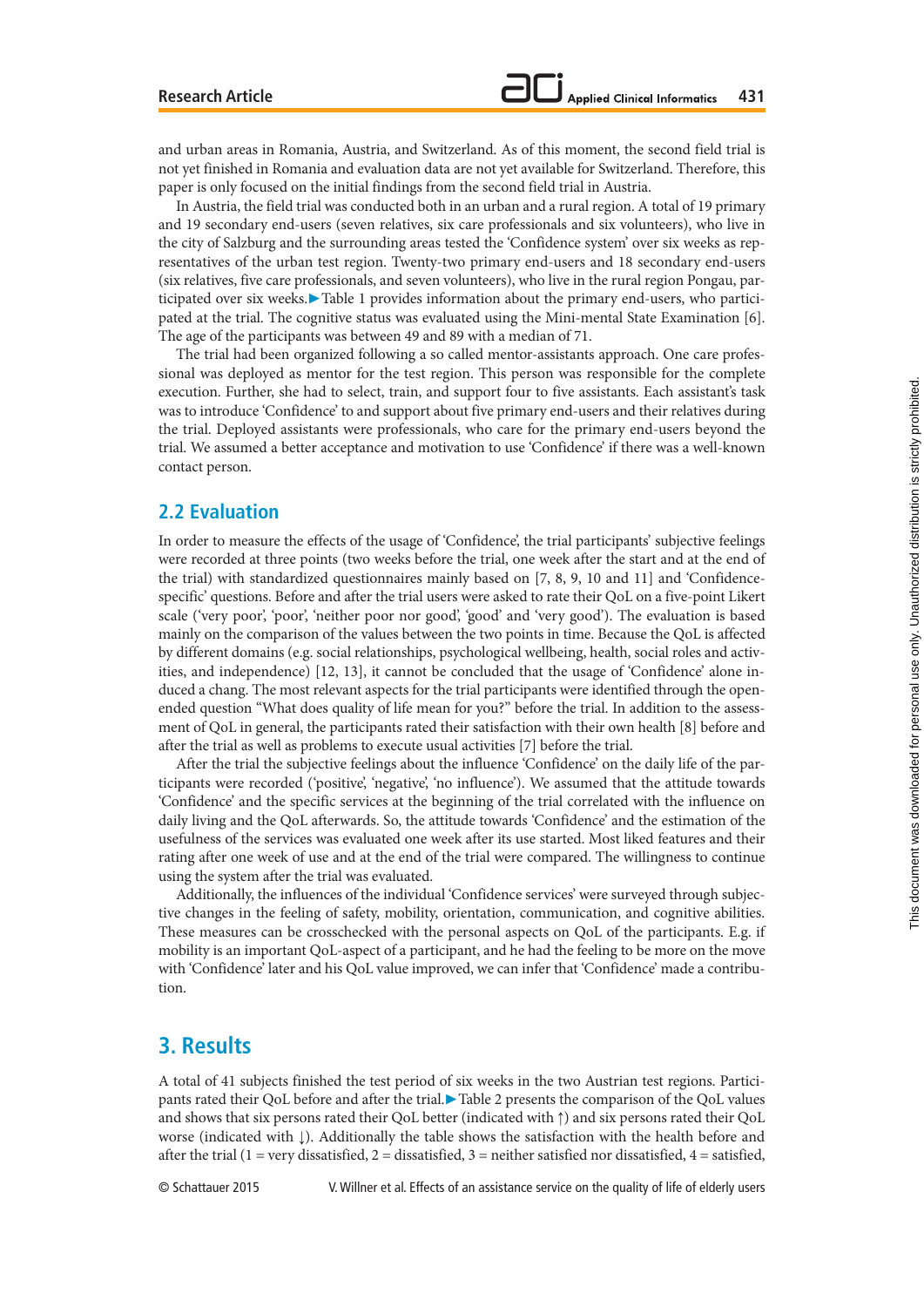5 = very satisfied). Four people with a better QoL value also stated more satisfaction with health (subjects 5, 10, 20, 22). Of individuals with a worse QoL, one value rated the satisfaction with health worse (subject 7) and one person rated it better (subject 29). The others with an altered QoL value rated their satisfaction with health the same before and after the trial. The table further shows the ability to conduct usual activities. This information was collected in the beginning of the trial  $(1 =$ no problems,  $2 =$  slight problems,  $3 =$  moderate problems,  $4 =$  severe problems,  $5 =$  unable to do).

The evaluation of answers to the open-question "What does quality of life mean for you?" showed that the most relevant aspects to QoL with regard to 'Confidence testers' were health (18 out of 41 – 18/41) autonomy (13/41), mobility (13/42) and financial security (9/41).After one week of testing, participants answered questions about the first impression of 'Confidence' and its usefulness.▶ Figure 2 shows the general impression of the participants.▶ Table 3 shows that five persons with a better QoL value liked 'Confidence' and one didn't like it. Three persons with a worse QoL value were neutral about 'Confidence', two persons liked it very much and one person didn't like it.▶ Figure 3 presents how the participants rated the usefulness of 'Confidence' after one week of use. ▶ Table 4 shows that five persons with improved QoL value found 'Confidence' useful; one found it not much useful. Two persons with a worse QoL said 'Confidence' is useful for them, two were neutral and two preceived it as not useful.

Users were asked to evaluate which features were useful and which not. ▶ Figure 4 shows which functions were useful for the trial participants. After one week of use the calendar/reminder function was perceived as the most useful function and the video call was the least useful function.

▶ Table 5 shows that most of the persons with altered QoL value found the calendar and SOS function useful. The video function was not rated or seen as not useful. The map and weather function had mixed reviews.

After one week of use and after the trial the participants were asked which functions they like best. Additionally they were asked which of the services they would like to continue to use. In the beginning testers liked the calendar function best. At the end of the trial the preferred feature was replaced by the call function and the SOS function which were not liked much in the beginning (▶ Figure 5).

The distribution of the most liked functions looks similar for the persons with altered QoL value. ▶ Table 6 shows that after one week of testing the calendar function was mentioned most frequently. The other features were mentioned four times. After the trial the call function was mentioned most, closely followed by SOS and calendar functions. The grey marked fields indicate changes between test start and test end.

▶ Figure 6 and ▶ Table 7 show that the call, SOS and calendar/reminder functions are most frequently mentioned when we asked which functions the participants would like to continue to use after the trial.

After the trial period 35 % of the participants stated that 'Confidence' had a positive influence on their everyday life, 7 % indicated a negative influence, and 58 % said that 'Confidence' had no influence on their life (▶ Figure 7). Four persons with a better QoL value said, that 'Confidence' positively influenced their life; two said that the usage had no influence. One person with a worse QoL value said that 'Confidence' positively influenced his life; one said it negatively influenced his life, and four persons said that 'Confidence' had no influence (▶ Table 8).

Further the participants were asked about the influences 'Confidence' could have in detail.▶ Figure 8 shows that 38 % felt safer, 7 % were more on the move, 13 % felt better oriented outside, 37 % communicated more with others, and 27 % forgot less due to 'Confidence'. Two percent felt more unsafe, 3 % were less on the move, and 2 % were less outside due to 'Confidence'.

 $\triangleright$  Table 9 shows that the participants with altered QoL mainly reported no changes ( $\leftrightarrow$ ) and most of them (8/12) reported at least one positive effect of the usage of 'Confidence' (↑). Five said that they felt safer; one said that he was more on the move; two said that they felt better oriented; five said that they communicated more with others and four said that they forgot less due to 'Confidence'. One said that he felt worse oriented outside with 'Confidence' (1).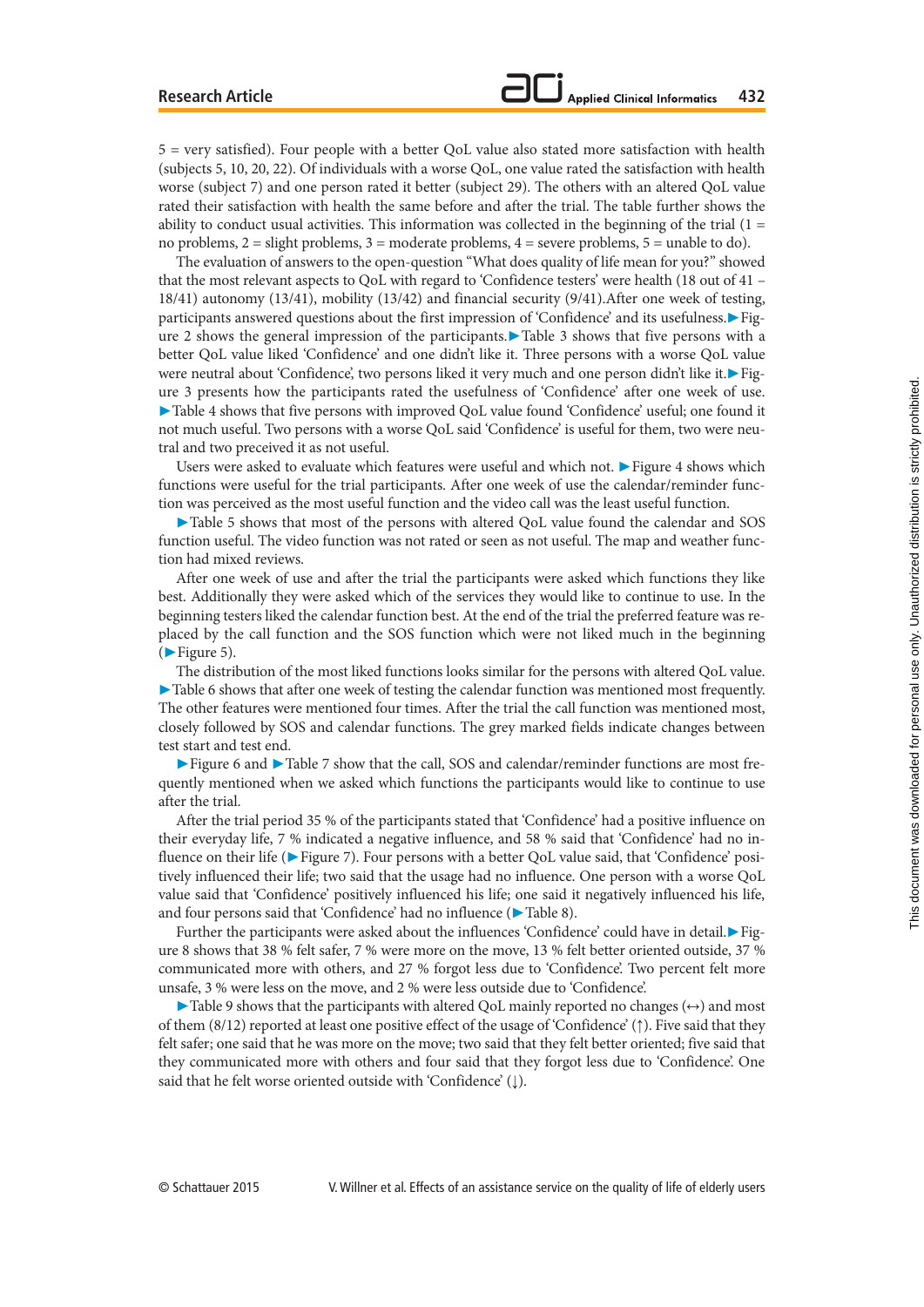# **4. Discussion**

This paper presents the influences 'Confidence' had on elderly peoples' lives. Twelve out of 41 people, who tested the service during six weeks, were analyzed in detail (six assessed their QoL better and six assessed it as worse). Five of these people had the feeling that 'Confidence' positively influenced their daily living. All of the subjects had a positive attitude towards 'Confidence' from the start of the trial, stating they liked or liked the service very much and considered it useful (▶ Table 3, ▶ Table 4). Different statements in connection with positive influence were made after the trial. Persons who said that they felt safer would also like to continue to use the SOS function (▶ Table 9, ▶ Table 6). Persons who felt that they communicated more with others would like to continue to use the call function and persons who felt they forget less would like to continue to use the calendar / reminder function. One person said that 'Confidence' had a negative influence on his daily living. From the start of trial he had a rather negative attitude towards 'Confidence'. He felt that the service is not useful and he neither liked it nor disliked it. Further his satisfaction with health changed from 'satisfied' before the trial to 'dissatisfied' after the trial. The user did not state any special negative effects after the trial. He had the feeling to forget less and would like to continue to use the call function. Six testers said that 'Confidence' had not affected their lives. Two of these users rated their QoL better and four of them worse. Two users with a worse QoL value reported that they communicated more with others due to 'Confidence' and one added that he forgot less. The other four persons did not report any changes concerned to 'Confidence'.

# **5. Conclusion**

We conclude that assistive technologies have the potential to affect elderly users' lives. Although 'Confidence' addresses different quality of life domains (e.g. social relationships, psychological wellbeing, independence, health), positive or negative effects of its usage are not always correlated with a better or worse assessment of quality of life within this analysis. A connection between a positive attitude at the beginning of the trail and the subjective feeling of positive influence is given. Further the evaluation showed a correlation between addressed need (e.g. better feeling of safety) and the aim to continue to use a specific function (e.g. SOS). We conclude that the 'Confidence services' are well designed and fulfill their purpose. Although, initial findings about the effects are encouraging, the number of users was too small to prove a correlation between quality of life and the effects 'Confidence' may have on users' lives. The evaluation of the collected data of the ongoing field trial in Switzerland and Romania will provide additional understanding. Moreover, conducting comparative trials with a control group would be useful.

#### **Clinical Relevance**

This paper adds to the growing research field of 'Active and Assisted Living' through findings of a six weeks field trial, which went beyond feasibility and usability by adding QoL measures. Effects of the system usage and influences on the daily living of elderlies are presented and may help researchers to develop applications and evalute them using methodologies from this trial.

#### **Conflict of Interest**

The authors declare that they have no conflict of interest in the research.

#### **Human Subjects Protections**

The procedures used have been reviewed in compliance with ethical standards of the responsible committee on ethics and data protection commission.

#### **Acknowledgments**

The work carried out in Confidence (http://www.confidence4you.eu) is supported by the European Commission within the Ambient Assisted Living Joint Programme. Special thanks go to all members of the Confidence team for their contributions within the testing phase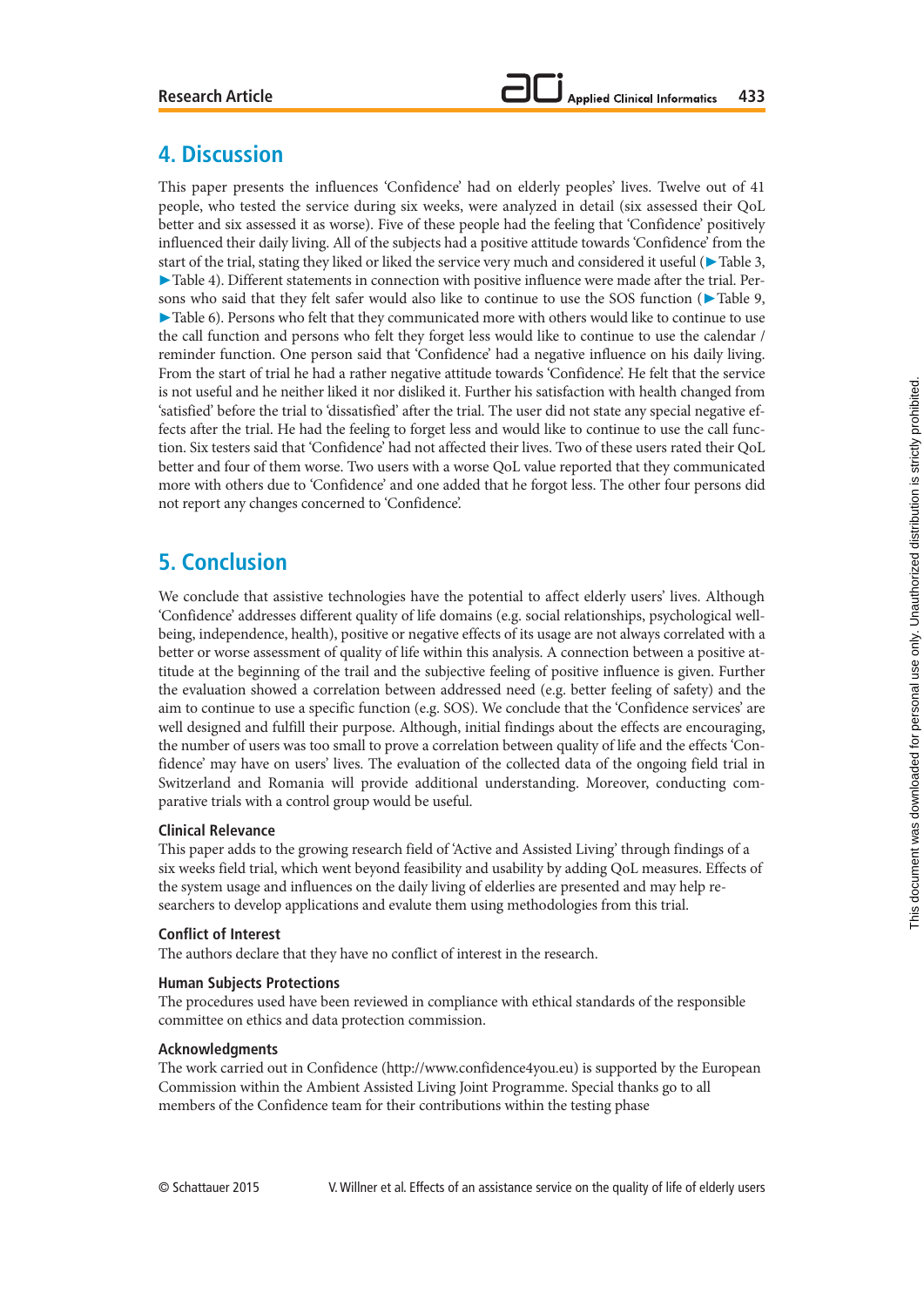

**Fig. 1** Confidence application











V. Willner et al. Effects of an assistance service on the quality of life of elderly users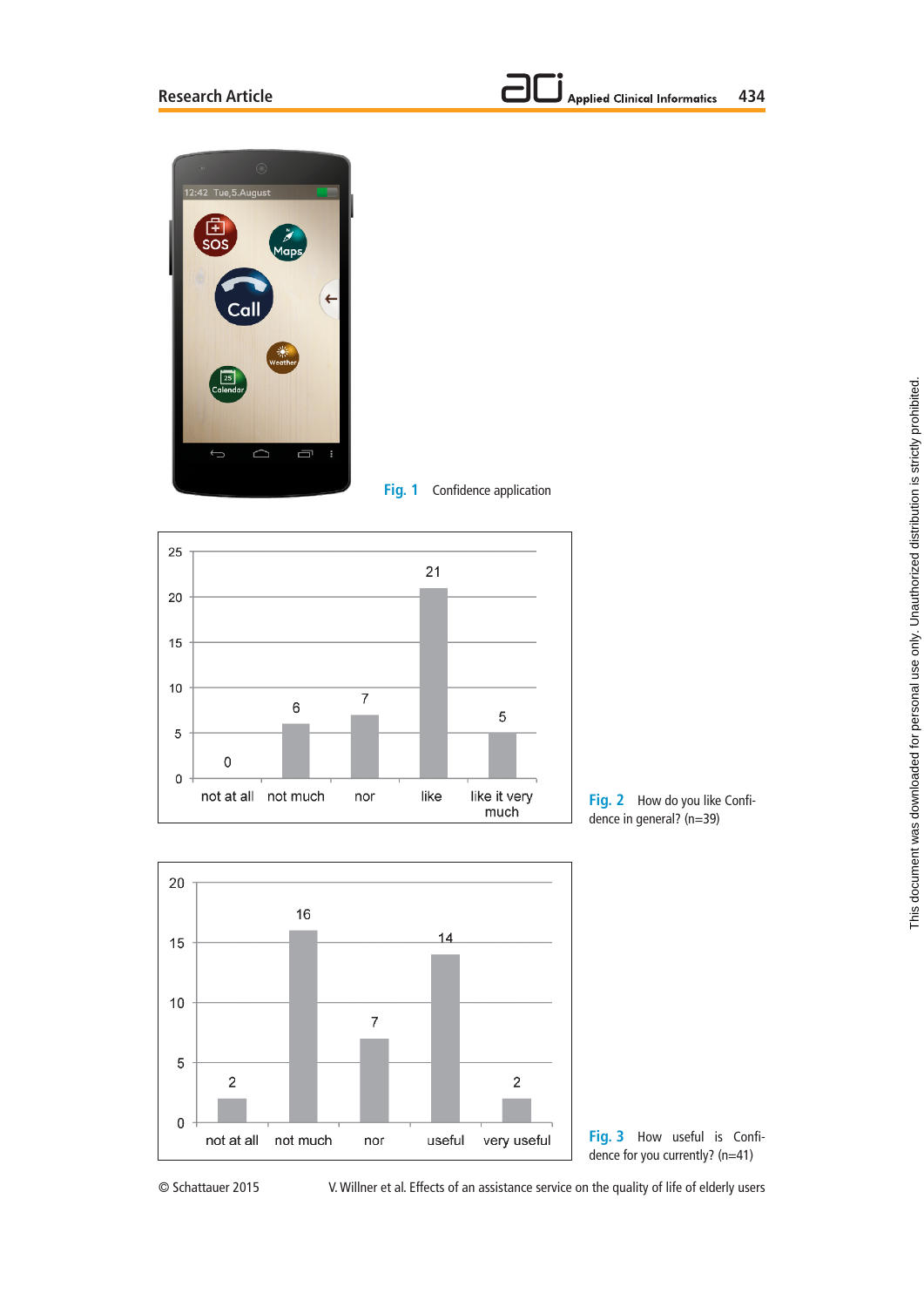



Fig. 4 Is the function ... useful?



**Fig. 5** Which function do you like best?





V. Willner et al. Effects of an assistance service on the quality of life of elderly users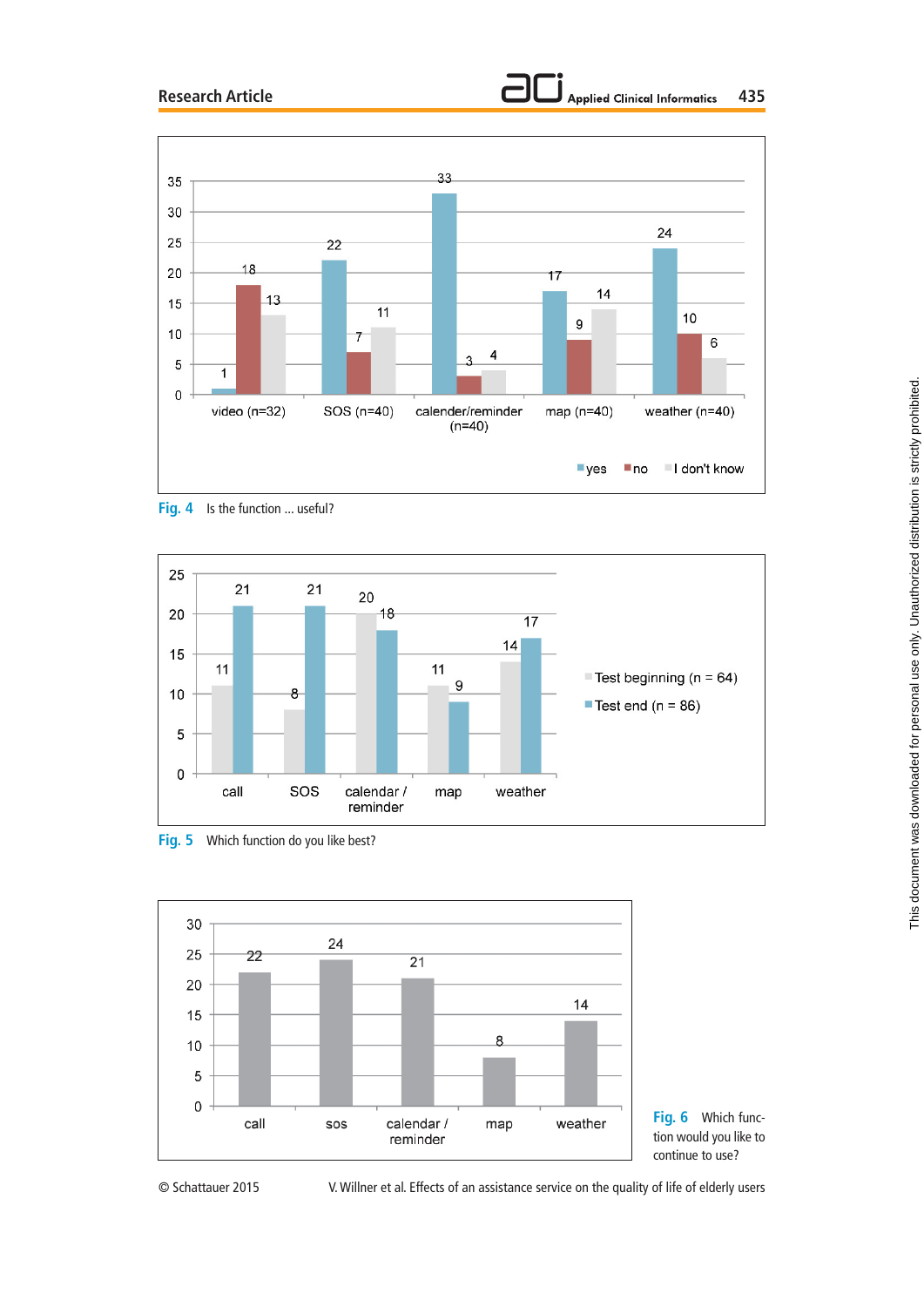

**Fig. 8** Confidence' effects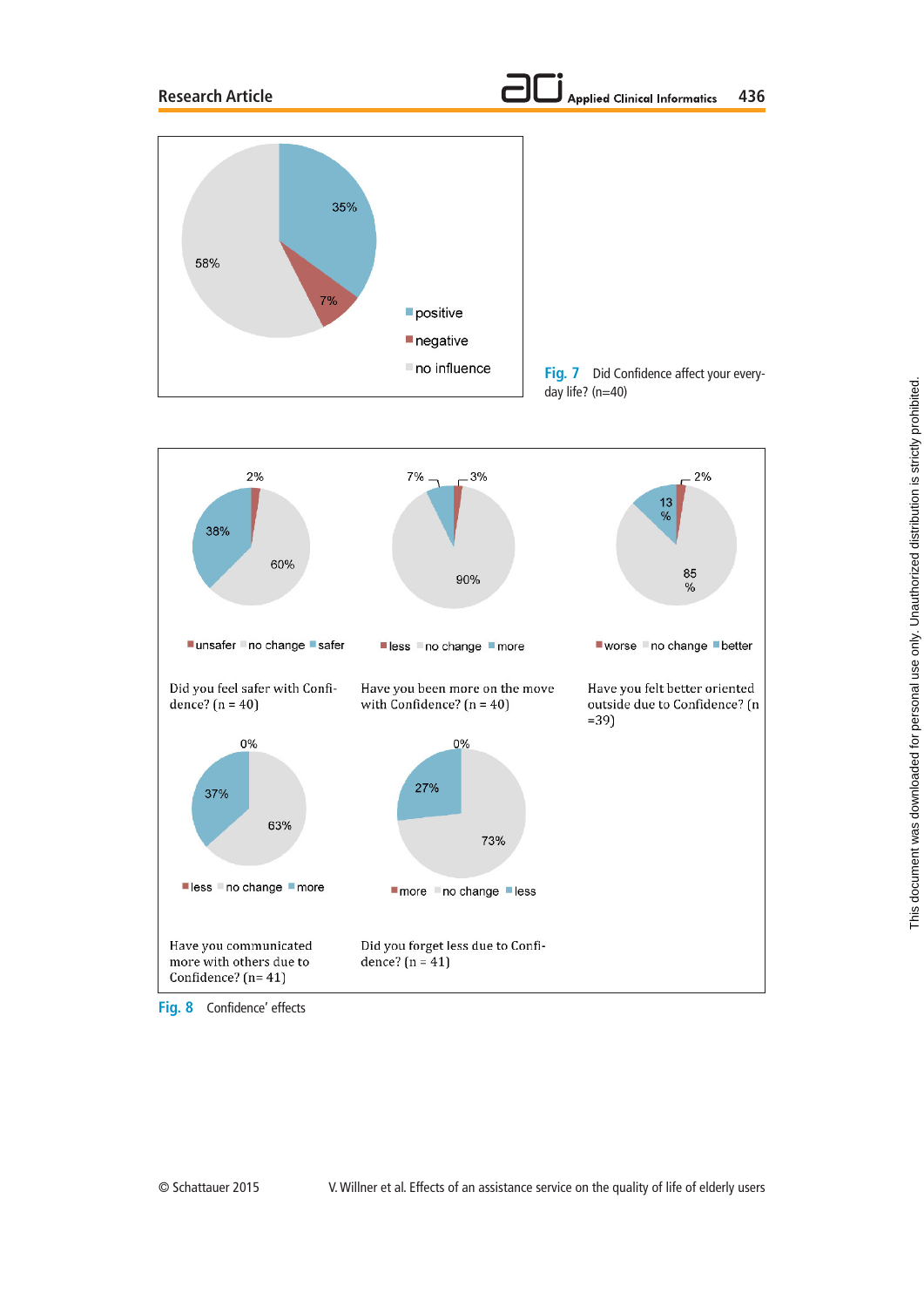#### **Table 1** Primary end users

|               |                                  | <b>Total</b>   | <b>Urban Region</b> | <b>Rural Region</b> |
|---------------|----------------------------------|----------------|---------------------|---------------------|
| <b>Number</b> |                                  | 41             | 19                  | 22                  |
| Gender        | Male                             | 12             | $\overline{4}$      | 8                   |
|               | Female                           | 29             | 15                  | 14                  |
| <b>MMSE</b>   | Normal cognitive<br>function     | 34             | 13                  | 21                  |
|               | Mild cognitive im-<br>pairment   | $\overline{4}$ | $\overline{3}$      |                     |
|               | Moderate cognitive<br>impairment | $\vert$ 1      |                     | $\Omega$            |
|               | No value                         | $\mathfrak z$  | $\mathfrak{p}$      | $\overline{0}$      |

### **Table 2** Quality of life assessment

| <b>Subject</b><br>number |                  | <b>Satisfaction with QoL</b> |                         | <b>Satisfaction with health</b> |                | <b>Problems in doing</b> |  |
|--------------------------|------------------|------------------------------|-------------------------|---------------------------------|----------------|--------------------------|--|
|                          |                  | <b>Test beginning</b>        | <b>Test end</b>         | <b>Test beginning</b> Test end  |                | usual activities         |  |
|                          | $\mathbf{1}$     | $\sqrt{4}$                   | $\overline{4}$          | $\overline{4}$                  | $\overline{4}$ | $\mathbf{1}$             |  |
|                          | $\overline{2}$   | 3                            | $\overline{3}$          | $\overline{4}$                  | $\overline{4}$ | $\overline{1}$           |  |
|                          | $\overline{3}$   | $\sqrt{4}$                   | $\overline{4}$          | $\overline{4}$                  | $\overline{4}$ | $\overline{2}$           |  |
|                          | $\overline{4}$   | $\overline{4}$               | $\overline{4}$          | $\overline{4}$                  | $\overline{4}$ | $\mathbf{1}$             |  |
| $\uparrow$               | 5                | $\overline{3}$               | $\overline{4}$          | $\overline{2}$                  | $\overline{4}$ | $\overline{2}$           |  |
| $\downarrow$             | $\boldsymbol{6}$ | $\overline{\mathbf{3}}$      | $\overline{2}$          | $\mathbf{1}$                    | $\mathbf{1}$   | 5                        |  |
|                          | $\overline{7}$   | $\sqrt{4}$                   | $\overline{3}$          | $\overline{4}$                  | $\overline{2}$ | $\mathbf{1}$             |  |
|                          | $\,8\,$          | 5                            | 5                       | 5                               | $\overline{4}$ | $\mathbf{1}$             |  |
|                          | $\overline{9}$   | $\sqrt{4}$                   | $\overline{4}$          | $\overline{2}$                  | $\overline{4}$ | $\sqrt{4}$               |  |
| $\uparrow$               | 10               | $\overline{3}$               | $\overline{4}$          | $\overline{3}$                  | $\overline{4}$ | $\overline{2}$           |  |
|                          | 11               | $\overline{4}$               | $\overline{4}$          | $\overline{4}$                  | $\overline{4}$ | $\overline{2}$           |  |
|                          | 12               | $\sqrt{4}$                   | $\overline{4}$          | $\overline{4}$                  | 3              | $\mathbf 2$              |  |
|                          | 13               | $\overline{4}$               | $\overline{4}$          | $\overline{4}$                  | $\overline{4}$ | $\mathbf{1}$             |  |
| $\uparrow$               | 14               | 3                            | $\overline{4}$          | $\overline{3}$                  | $\overline{3}$ | $\overline{2}$           |  |
|                          | 15               | $\sqrt{4}$                   | $\overline{4}$          | 5                               | $\overline{4}$ | $\overline{2}$           |  |
|                          | 16               | $\sqrt{4}$                   | $\overline{4}$          | $\overline{4}$                  | $\overline{4}$ | 5                        |  |
| $\downarrow$             | 17               | 5                            | $\overline{4}$          | $\overline{4}$                  | $\overline{4}$ | 5                        |  |
|                          | 18               | 5                            | 5                       | 5                               | $\overline{4}$ | $\mathbf{1}$             |  |
|                          | 19               | $\overline{4}$               | $\overline{4}$          | $\overline{4}$                  | $\overline{4}$ | $\mathbf{1}$             |  |
| ↑                        | 20               | $\overline{2}$               | $\overline{4}$          | $\overline{2}$                  | 3              | $\overline{\mathbf{3}}$  |  |
|                          | 21               | $\sqrt{4}$                   | $\overline{4}$          | $\overline{4}$                  | $\overline{4}$ | $\overline{2}$           |  |
| $\uparrow$               | 22               | 3                            | $\overline{4}$          | $\overline{3}$                  | $\overline{4}$ | $\overline{1}$           |  |
|                          | 23               | 3                            | $\overline{\mathbf{3}}$ | $\overline{3}$                  | 3              | $\sqrt{ }$               |  |
| $\downarrow$             | 24               | $\overline{3}$               | $\overline{2}$          | $\overline{2}$                  | $\overline{2}$ | $\overline{\mathbf{3}}$  |  |
|                          | 25               | $\mathbf{1}$                 | $\mathbf{1}$            | $\mathbf 2$                     | $\overline{2}$ | $\overline{\mathbf{3}}$  |  |
| $\uparrow$               | 26               | $\overline{2}$               | $\overline{4}$          | $\mathbf{1}$                    | $\mathbf{1}$   | $\overline{4}$           |  |

V. Willner et al. Effects of an assistance service on the quality of life of elderly users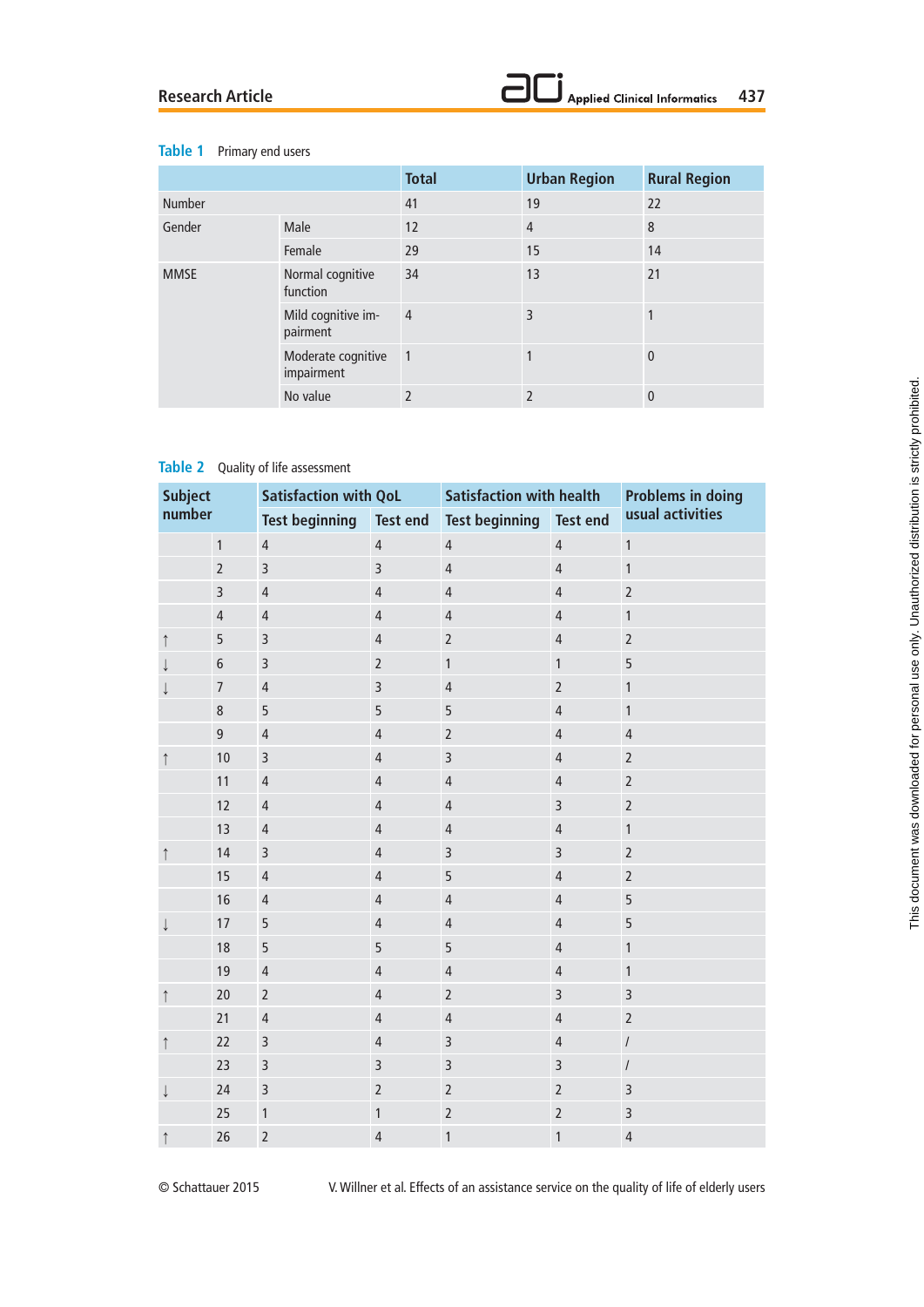| <b>Subject</b><br>number |    | <b>Satisfaction with QoL</b>   |                | <b>Satisfaction with health</b> |                | <b>Problems in doing</b> |
|--------------------------|----|--------------------------------|----------------|---------------------------------|----------------|--------------------------|
|                          |    | <b>Test beginning</b> Test end |                | <b>Test beginning</b> Test end  |                | usual activities         |
|                          | 27 | $\overline{4}$                 | $\overline{4}$ | $\overline{4}$                  | $\overline{4}$ | 1                        |
|                          | 28 | 5                              | 5              | 5                               | $\overline{4}$ | $\mathbf{1}$             |
|                          | 29 | 5                              | $\overline{4}$ | $\overline{4}$                  | 5              | 1                        |
|                          | 30 | $\overline{4}$                 | $\overline{4}$ | $\overline{4}$                  | $\overline{4}$ | $\overline{2}$           |
|                          | 31 | $\overline{4}$                 | $\overline{4}$ | $\overline{4}$                  | 5              | $\overline{2}$           |
|                          | 32 | $\overline{4}$                 | $\overline{4}$ | $\overline{4}$                  | $\overline{4}$ | $\mathbf{1}$             |
|                          | 33 | $\overline{4}$                 | 3              | $\overline{4}$                  | $\overline{4}$ | $\overline{2}$           |
|                          | 34 | 3                              | $\overline{3}$ | 3                               | $\overline{3}$ | 3                        |
|                          | 35 | $\overline{4}$                 | $\overline{4}$ | 5                               |                | 1                        |
|                          | 36 | $\overline{3}$                 | $\overline{3}$ | $\overline{3}$                  | 3              | 3                        |
|                          | 37 | $\overline{4}$                 | $\overline{4}$ | 3                               | 3              | $\overline{2}$           |
|                          | 38 | $\overline{4}$                 | $\overline{4}$ | $\overline{4}$                  | $\overline{4}$ | 1                        |
|                          | 39 | $\overline{4}$                 | $\overline{4}$ | $\overline{3}$                  | $\overline{4}$ | $\overline{2}$           |
|                          | 40 | $\overline{4}$                 | $\overline{4}$ | $\overline{4}$                  | $\overline{4}$ | $\overline{2}$           |
|                          | 41 | $\overline{4}$                 | $\overline{4}$ | $\overline{4}$                  | $\overline{4}$ | 1                        |

#### **Table 2** Continued

| <b>Subject number</b> |                | How do you like Confidence in general? |
|-----------------------|----------------|----------------------------------------|
|                       | 5              | Like                                   |
|                       | 10             | Like                                   |
|                       | 14             | Like                                   |
|                       | 20             | Not much                               |
|                       | 22             | Like                                   |
|                       | 26             | Like                                   |
|                       | 6              | Like it very much                      |
|                       | $\overline{7}$ | Nor                                    |
|                       | 17             | Like it very much                      |
|                       | 24             | Nor                                    |
|                       | 29             | Not much                               |
|                       | 33             | Nor                                    |

**Table 3** Impressions of investigated subjects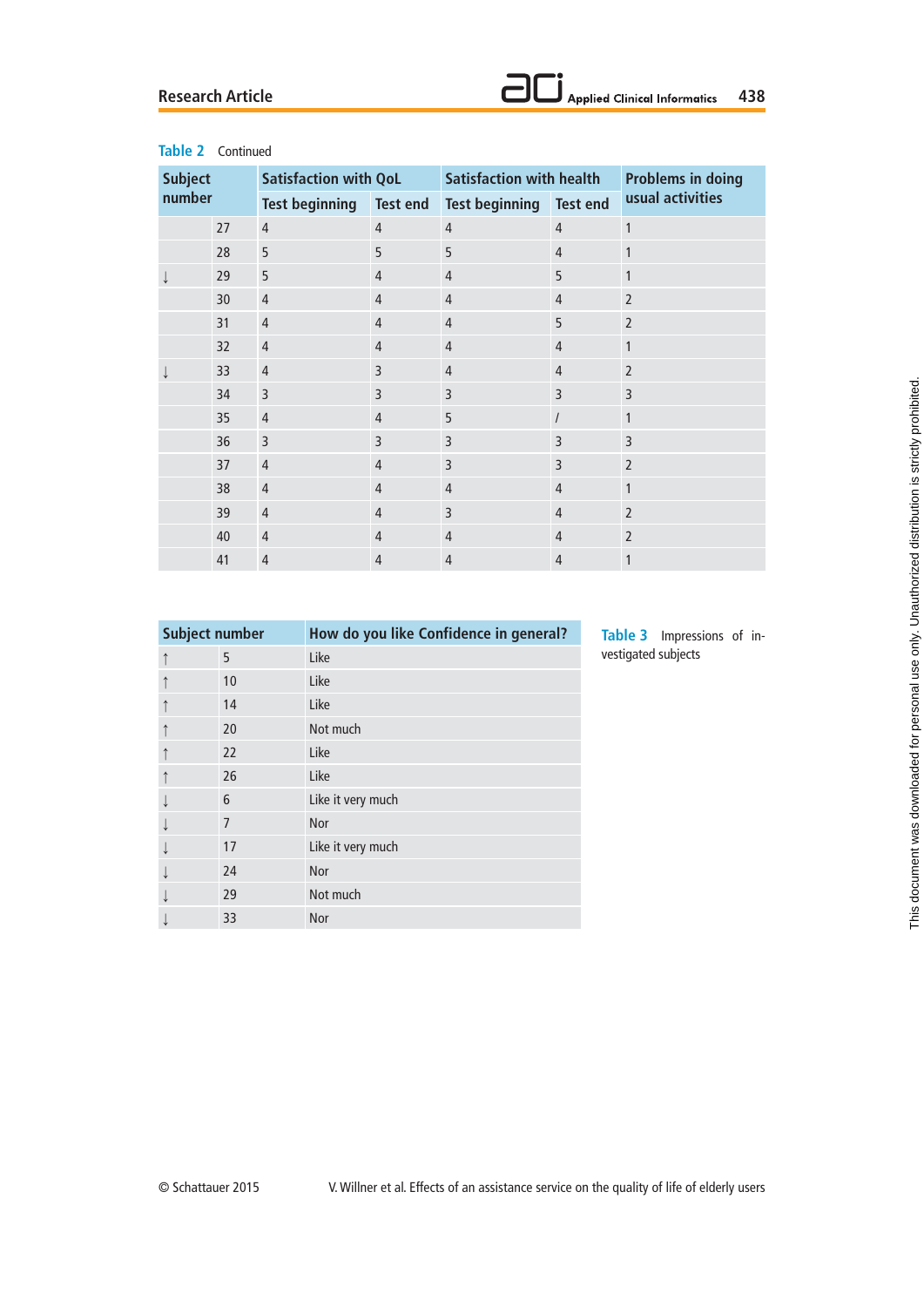|  | Anolied Clinical Informaties are a | 439 |
|--|------------------------------------|-----|
|  |                                    |     |

| <b>Subject number</b> |                | How useful is Confidence for you currently? |
|-----------------------|----------------|---------------------------------------------|
|                       | 5              | <b>Useful</b>                               |
|                       | 10             | <b>Useful</b>                               |
|                       | 14             | <b>Useful</b>                               |
|                       | 20             | Not much                                    |
|                       | 22             | <b>Useful</b>                               |
| ↑                     | 26             | <b>Useful</b>                               |
|                       | 6              | Useful                                      |
|                       | $\overline{7}$ | Not much                                    |
|                       | 17             | Nor                                         |
|                       | 24             | <b>Useful</b>                               |
|                       | 29             | Not much                                    |
| ↓                     | 33             | Nor                                         |

**Table 4** Ratings of investigated subjects

|  | Table 5 Useful features for investigated subjects |  |  |
|--|---------------------------------------------------|--|--|
|--|---------------------------------------------------|--|--|

| <b>Subject</b><br>number |                | <b>Video</b> | <b>SOS</b>   | Calendar /<br>reminder | <b>Map</b>   | <b>Weather</b> |
|--------------------------|----------------|--------------|--------------|------------------------|--------------|----------------|
|                          | 5              |              | Yes          | Yes                    | Yes          | <b>Yes</b>     |
|                          | 10             | I don't know | I don't know | I don't know           | I don't know | I don't know   |
|                          | 14             | <b>No</b>    | Yes          | Yes                    | <b>No</b>    | Yes            |
|                          | 20             | <b>No</b>    | <b>No</b>    | Yes                    | <b>No</b>    | <b>No</b>      |
|                          | 22             |              | Yes          | Yes                    | Yes          | <b>No</b>      |
|                          | 26             | $\sqrt{ }$   | Yes          | Yes                    | Yes          | <b>Yes</b>     |
|                          | 6              | <b>No</b>    | I don't know | Yes                    | Yes          | <b>Yes</b>     |
|                          | $\overline{7}$ | <b>No</b>    | Yes          | Yes                    | Yes          | Yes            |
|                          | 17             | $\prime$     | Yes          | Yes                    | Yes          | Yes            |
|                          | 24             | $\prime$     | Yes          | Yes                    | I don't know | Yes            |
|                          | 29             | <b>No</b>    | <b>No</b>    | Yes                    | I don't know | <b>No</b>      |
|                          | 33             | I don't know | Yes          | Yes                    | I don't know | I don't know   |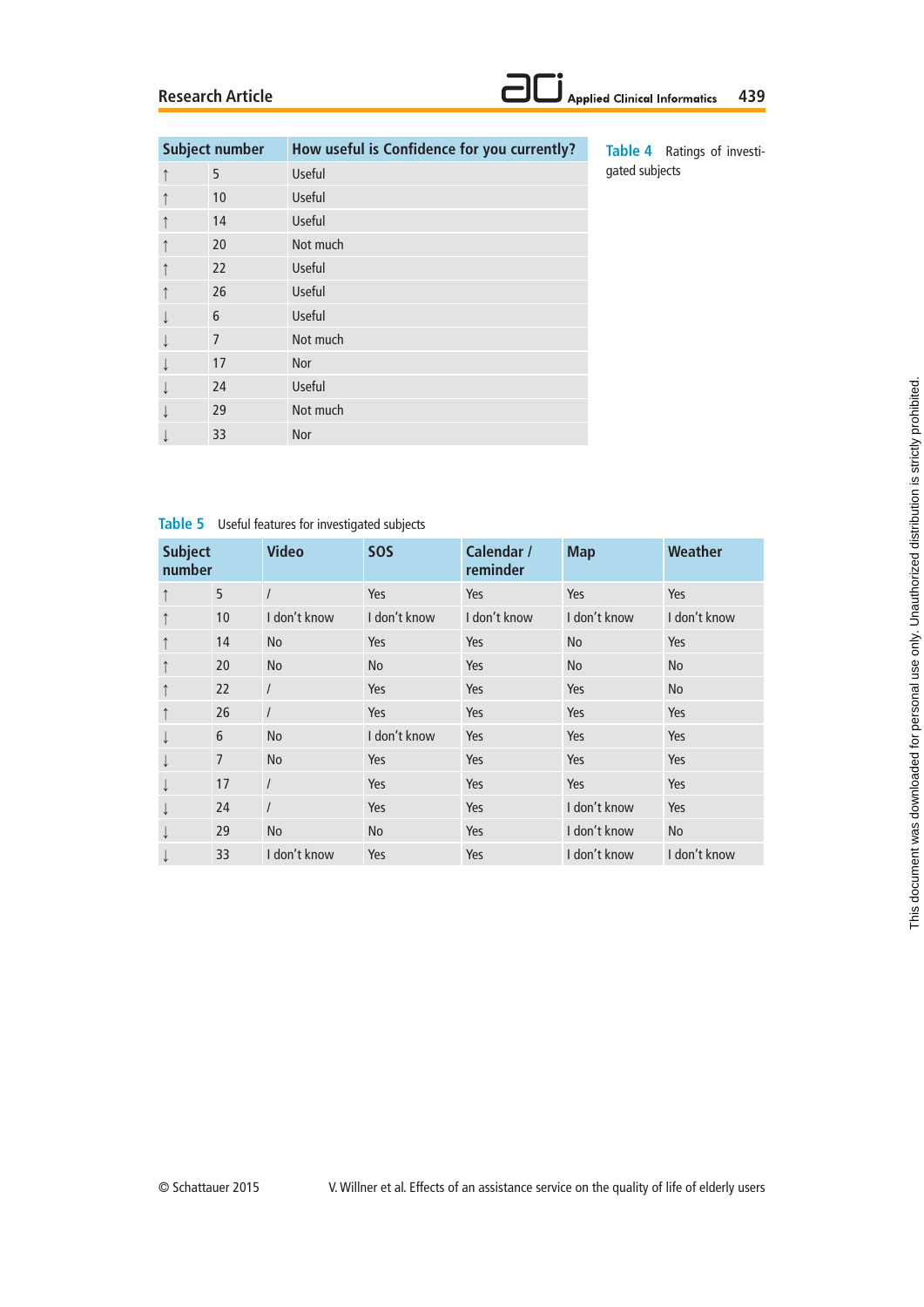|   |                | <b>Subject</b> Test beginning |              |              | <b>Test end</b> |              |              |              |              |              |              |
|---|----------------|-------------------------------|--------------|--------------|-----------------|--------------|--------------|--------------|--------------|--------------|--------------|
|   | number         |                               | call SOS     | calendar     | map             | weather      | call         | <b>SOS</b>   | calendar     | map          | weather      |
| ↑ | 5              | X                             | $\pmb{\chi}$ | $\mathsf X$  | $\pmb{\chi}$    | $\pmb{\chi}$ |              |              |              | X            | X            |
|   | 10             | $\pmb{\chi}$                  |              |              |                 |              | X            |              |              |              |              |
|   | 14             |                               |              | $\mathsf{X}$ |                 |              |              |              | $\pmb{\chi}$ |              | X            |
|   | 20             | $\mathsf{X}$                  |              | $\mathsf{X}$ |                 |              | $\mathsf{X}$ |              | $\pmb{\chi}$ |              |              |
|   | 22             |                               |              | $\pmb{\chi}$ | $\mathsf{X}$    |              |              | X            |              |              |              |
|   | 26             |                               |              | $\mathsf{X}$ |                 |              | $\mathsf{X}$ | $\pmb{\chi}$ | $\mathsf{X}$ |              |              |
|   | $\sqrt{6}$     |                               |              | $\mathsf{X}$ | $\mathsf{X}$    | $\mathsf{X}$ | $\mathsf{X}$ | $\chi$       | $\chi$       |              | $\mathsf{X}$ |
|   | $\overline{7}$ |                               |              |              |                 | $\mathsf{X}$ | X            |              |              |              |              |
|   | 17             | $\pmb{\chi}$                  | $\mathsf{X}$ | $\mathsf{X}$ | $\mathsf{X}$    | $\pmb{\chi}$ | $\mathsf{X}$ | $\mathsf{X}$ | $\mathsf{X}$ | $\mathsf{X}$ | X            |
|   | 24             |                               | $\mathsf{X}$ |              |                 |              |              | $\pmb{\chi}$ |              |              |              |
|   | 29             |                               |              | $\mathsf{X}$ |                 |              |              |              | $\pmb{\chi}$ |              |              |
|   | 33             |                               | $\mathsf{X}$ |              |                 |              | $\mathsf{X}$ | $\mathsf{X}$ |              |              |              |

#### **Table 6** Which function do you like best?

### Table 7 Would you like to continue to use?

| <b>Subject number</b> |                | <b>Video</b> | <b>SOS</b>       | Calendar /<br>reminder | <b>Map</b>   | Weather      |
|-----------------------|----------------|--------------|------------------|------------------------|--------------|--------------|
|                       | 5              |              | $\pmb{\chi}$     |                        | $\pmb{\chi}$ | $\pmb{\chi}$ |
|                       | 10             | $\pmb{\chi}$ | $\pmb{\chi}$     |                        |              |              |
|                       | 14             |              |                  | $\pmb{\chi}$           |              |              |
|                       | 20             | $\pmb{\chi}$ | $\pmb{\chi}$     | $\pmb{\chi}$           |              |              |
| ↑                     | 22             |              | $\pmb{\chi}$     |                        |              |              |
|                       | 26             | $\mathsf{X}$ | $\boldsymbol{X}$ | $\mathsf{X}$           |              |              |
|                       | $6\,$          | $\mathsf{x}$ | $\pmb{\chi}$     | $\pmb{\chi}$           |              | $\pmb{\chi}$ |
|                       | $\overline{7}$ | $\pmb{\chi}$ |                  |                        |              |              |
|                       | 17             | X            | $\pmb{\chi}$     | $\mathsf X$            | $\pmb{\chi}$ | $\mathsf{X}$ |
|                       | 24             | $\mathsf{x}$ | $\pmb{\chi}$     | $\mathsf{X}$           |              |              |
|                       | 29             |              |                  | $\pmb{\chi}$           |              |              |
| ↓                     | 33             |              | $\boldsymbol{X}$ |                        |              |              |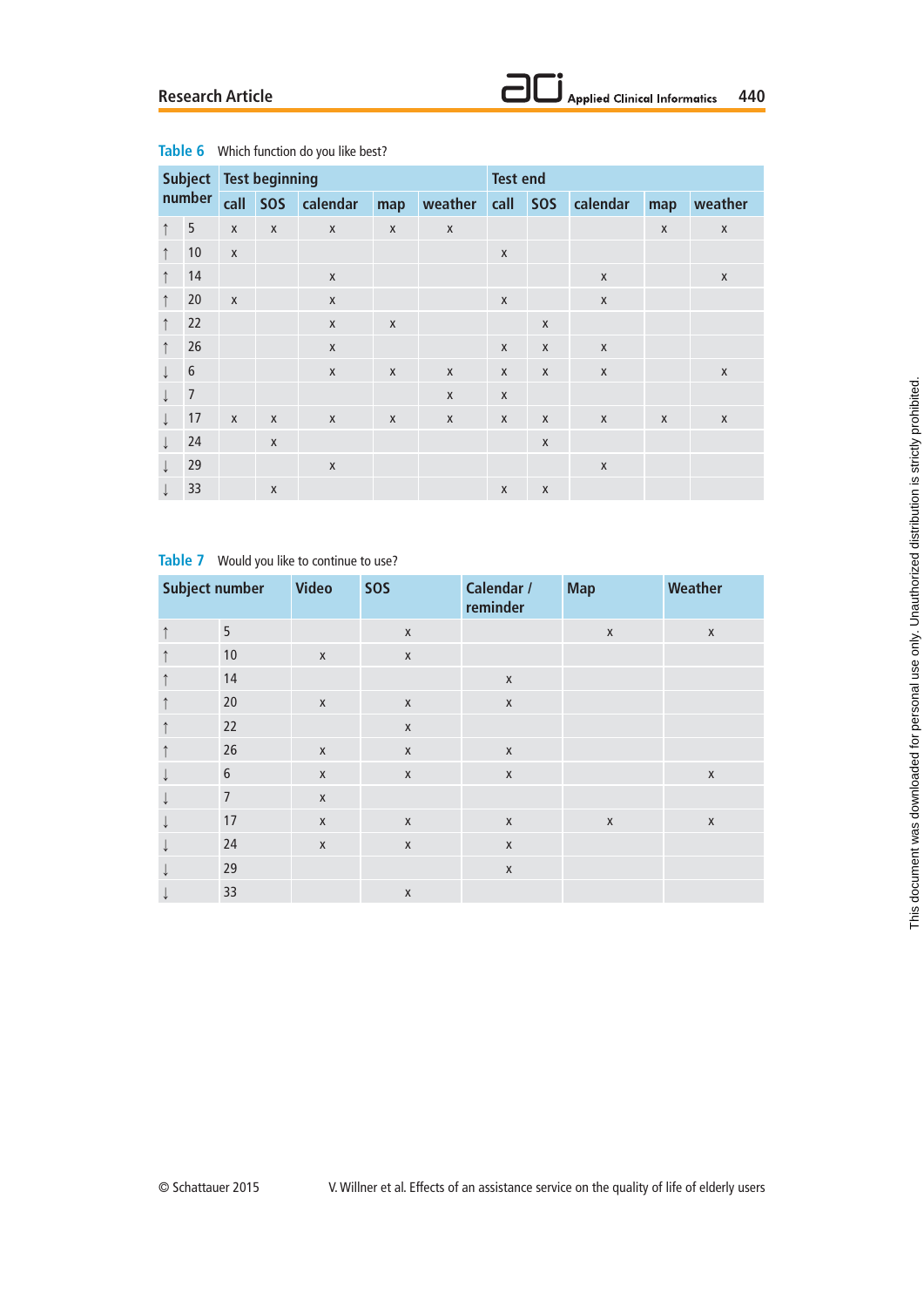| <b>Subject number</b> | Did Confidence affect your everyday life? |
|-----------------------|-------------------------------------------|
| 5                     | Yes, positive                             |
| 10                    | Yes, positive                             |
| 14                    | Yes, positive                             |
| 20                    | No, no influence                          |
| 22                    | No, no influence                          |
| 26                    | Yes, positive                             |
| 6                     | Yes, positive                             |
| 7                     | Yes, negative                             |
| 17                    | No, no influence                          |
| 24                    | No, no influence                          |
| 29                    | No, no influence                          |
| 33                    | No, no influence                          |

**Table 8** Confidence's influence

|  | <b>Table 9</b> Confidence' effects |  |
|--|------------------------------------|--|
|  |                                    |  |

| <b>Subject</b><br>number |                | <b>Feeling of</b><br>safety | On the move           | <b>Orientation</b>    | Communi-<br>cation    | <b>Forgetfulness</b>  |
|--------------------------|----------------|-----------------------------|-----------------------|-----------------------|-----------------------|-----------------------|
| ↑                        | 5              | $\uparrow$                  | $\leftrightarrow$     |                       | $\leftrightarrow$     | $\leftrightarrow$     |
|                          | 10             | $\uparrow$                  | $\leftrightarrow$     | ↑                     | $\uparrow$            | $\leftrightarrow$     |
|                          | 14             | $\leftrightarrow$           | $\longleftrightarrow$ | $\longleftrightarrow$ | $\leftrightarrow$     | $\uparrow$            |
|                          | 20             | $\leftrightarrow$           | $\longleftrightarrow$ | $\longleftrightarrow$ | $\leftrightarrow$     | $\longleftrightarrow$ |
|                          | 22             | $\leftrightarrow$           | $\leftrightarrow$     | $\leftrightarrow$     | $\leftrightarrow$     | $\leftrightarrow$     |
|                          | 26             | $\uparrow$                  | $\leftrightarrow$     | $\leftrightarrow$     | $\uparrow$            | 1                     |
|                          | 6              | $\uparrow$                  | ↑                     | ↑                     | $\uparrow$            | 4                     |
|                          | $\overline{7}$ | $\leftrightarrow$           | $\leftrightarrow$     | $\leftrightarrow$     | $\leftrightarrow$     | 1                     |
|                          | 17             | $\uparrow$                  | $\leftrightarrow$     | $\leftrightarrow$     | $\leftrightarrow$     | $\leftrightarrow$     |
|                          | 24             | $\leftrightarrow$           | $\leftrightarrow$     | $\leftrightarrow$     | $\leftrightarrow$     | $\leftrightarrow$     |
|                          | 29             | $\leftrightarrow$           | $\leftrightarrow$     | $\leftrightarrow$     | $\leftrightarrow$     | $\leftrightarrow$     |
|                          | 33             | $\longleftrightarrow$       | $\longleftrightarrow$ | $\longleftrightarrow$ | $\longleftrightarrow$ | $\longleftrightarrow$ |